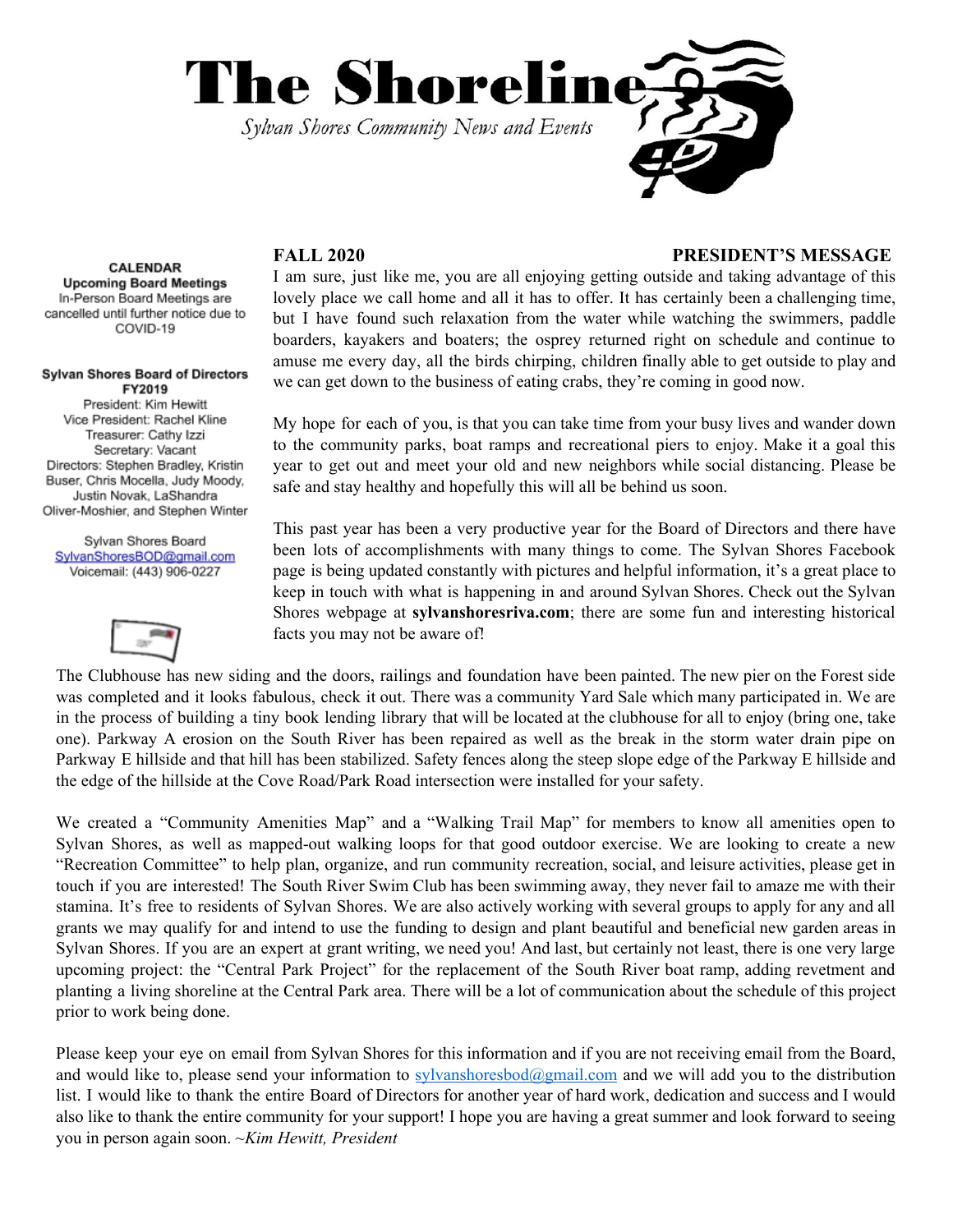

# **FINANCE AND BUDGET**

**Where the money comes from and where it goes!** SSSC operates under two budgets: Special Community Benefit District (SCBD) and a Non-SCBD: the Sylvan Shores Services Company (SSSC) budget. The SCBD budget is funded by tax assessments for purposes of the SCBD, and the SSSC budget is funded by fees from amenity rentals/leases for those expenses not allowed to be paid from tax assessments.

Proposed budgets are mailed to owners in the district for approval at the November membership meeting. The member-approved SCBD budget then goes to the County for inclusion in their operating budget and the funds become available in the following fiscal year, starting July  $1<sup>st</sup>$ .

For the current 2020 fiscal year, the total SCBD budget is \$103,756.60 which includes \$12,000 from existing reserves. The SSSC budget is \$28,360, which includes \$22,000 in existing reserves.

**How is the money used?** The SCBD money is used to acquire, maintain, improve, operate and provide security for the protection of real property and facilities owned by the community association for the common use and enjoyment of owners and residents of the community, for community recreation events, community-wide insect and pest control and administrative expenses. The SSSC monies from rentals of amenities is used to pay for other administrative and operational expenses such as our website, audit and tax preparation fees, donation to Riva Volunteer Fire Department, and legal expenses.

In addition to our normal operating expenses (mowing, accounting, electric, water & sewer, insurance and taxes), funds are budgeted for projects and other maintenance to piers, water access, parkways, rain gardens, trees, playground, clubhouse, and non-County roadways. Then there are critical situations which arise making it necessary to reassign budgeted funds.

In the past year, the Board of Directors and volunteers have worked hard on completion of these high-dollar, high-value projects:

- Forest Park pier and electric utility replacement
- Clubhouse siding and electric utility replacement
- Parkway A stabilization (water side between Apple and Butternut Roads)
- Parkway E outflow drain replacement (water side between Elm and Woodside)

And now we are embarking on replacement of the boat ramp at Central Park (end of Park Road) and constructing a stone revetment to protect the Central Park waterfront. This is a significant and exciting project for Sylvan Shores. Funding for this project is available for both the current and upcoming fiscal year. The anticipated cost is \$56,560. Thank you for supporting these and future projects to improve and protect our assets for the benefit of the Sylvan Shores community!

## **Budget Fiscal Year 2021 (July-Jun) SCBD (Special Community Benefit District)**

| General maintenance and improvement: 96,010.80  |            |
|-------------------------------------------------|------------|
| Administrative expenses:                        | 23,800.00  |
| County Administrative Fee:                      | 2,000.00   |
| Contribution to Replacement Reserves: 27,039.00 |            |
| Contribution to Capital Reserves:               | 5,000.00   |
| <b>Total</b>                                    | 153,849.80 |
| (includes 36,800 from existing reserves)        |            |
|                                                 |            |

| <b>Total Tax Assessment:</b> | 117,049.80 |
|------------------------------|------------|
|------------------------------|------------|

(441.70 per tax ID annual)

#### **SSSC (non-SCBD budget) FY2021**

| Legal:                                         | 1,000.00 |  |
|------------------------------------------------|----------|--|
| Tax Preparation/Audit/Filing Fees:             | 2,000.00 |  |
| Misc Admin (Website, etc):                     | 650.00   |  |
| Donations (RVFD):                              | 50.00    |  |
| Contribution to Replacement Reserves: 2,850.00 |          |  |
| <b>Total:</b>                                  | 7,550.00 |  |
| (funded from budgeted income of \$7,550)       |          |  |

A detailed budget and accounting can be requested from [SylvanShoresBOD@gmail.com](mailto:SylvanShoresBOD@gmail.com). We would also like community volunteers for the budget committee, please do not hesitate to reach out! This is your money being put to use for your community and benefit.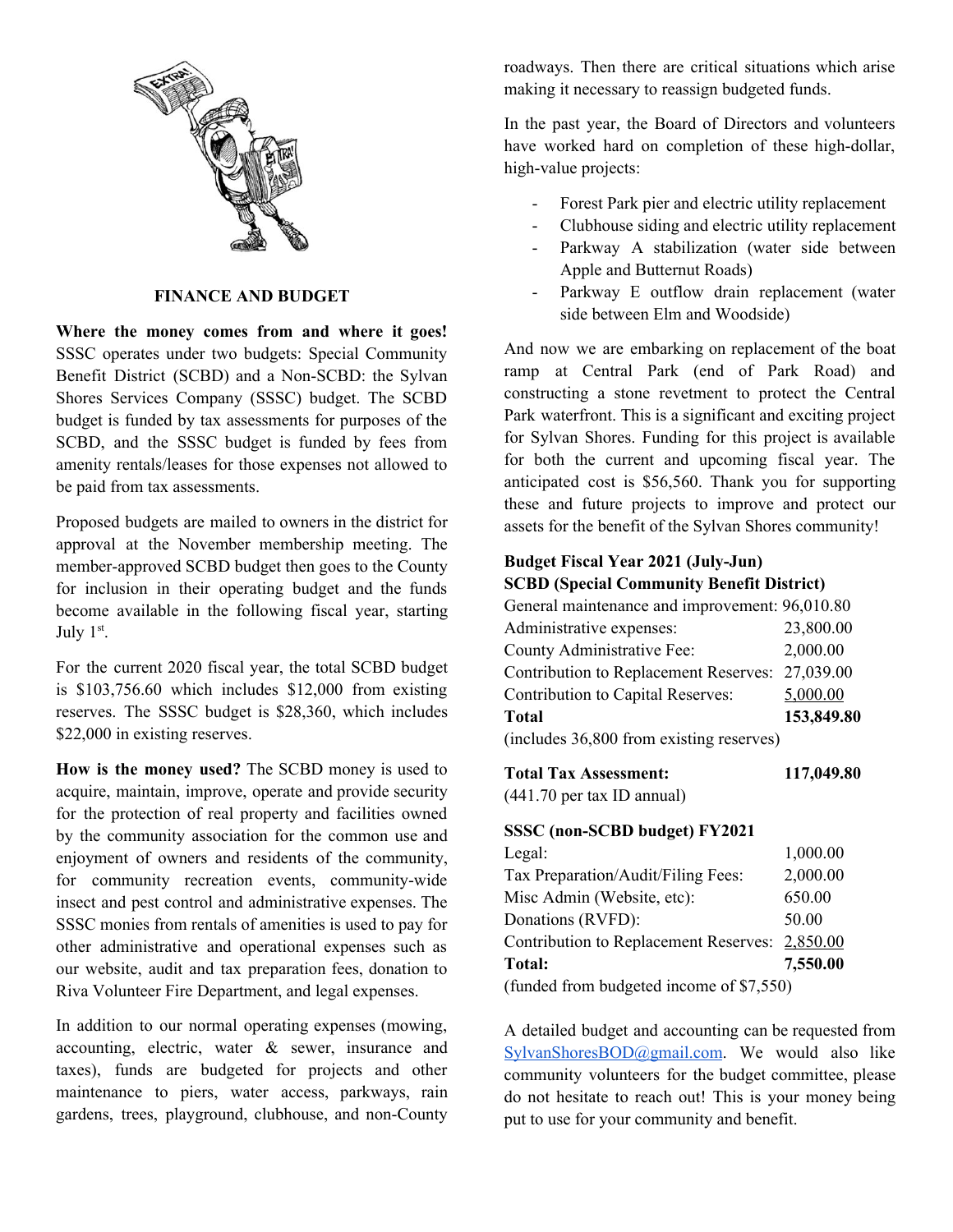

NEW **Clubhouse siding**! Take a walk over and see our updated digs. The Board sends major thanks to Steve Bradley and Dan Anthony for spearheading the efforts to beautify and fortify the Sylvan Shores Clubhouse with new siding. It looks fresh and beautiful.

**Parkway A and E**: over the last year, we spent considerable time and money shoring up community hillsides on Parkways A & E. They were eroding rapidly and presented danger to the community. The slopes have been stabilized and look good now. Thanks to community members Stephen Winter and Kim Cover for managing those projects. We also cleaned up overgrowth, bamboo and debris, and replanted grass on several parkways, so now you can see all the way from Hillcrest Drive to the South River.

**Long Pier/Community Bulkhead**: The area surrounding the South River boat ramp will be getting a facelift this year! This community-approved project is on its way (see below!).

# **WATERFRONT NEWS**

Have you checked out the **waterfront at Hardestys Cove** on the Forest Road side of Sylvan Shores lately? A There is a brand new pier with five slips! Thanks to Kristin Buser for managing that monster project. We also have a brand new Kayak/Canoe/Sup Rack, built with generous donation of time by community volunteers Justin Novak and Doug Bedingfield. Doug and Karen Bedingfield also generously donated the new picnic table down there.

On the South River waterfront side, there is a new platform leading from the wooden steps on Shore walk to the hillside. It's much easier to get from the stairs to the community recreation pier, now.

# *S <sup>3</sup>R 4 / S-THREE R-FOUR*

Huh? That's the short name for a BIG project at Central Park on the South River – the **Sylvan Shores Shoreline Restoration, Revetment & Ramp Replacement** project. Our shoreline is eroding at a dramatic rate and we need to slow down the pace. This project will protect about 80' of shoreline next to the boat ramp with stone. In addition, the aging boat ramp will be replaced.

*When??* Well, the project is budgeted and funded, a contractor has been selected, a design/permit company has been hired, and appropriate permit and licensing paperwork has been submitted to the county and state. Waterfront projects require extensive permitting, and COVID has slowed everything down. At this point, we are hopeful for Spring completion… just in time for boating season.

Thanks to community members John Ryan and Tommy Lynch for managing this project!

### **Kayak Rack – Help Wanted!**

Our **community kayak rack at Central Park** is in danger of falling into the river because of erosion. We are looking for a project manager and volunteers to build a replacement. We will fund it. Want to help? Email [sylvanshoresbod@gmail.com](mailto:sylvanshoresbod@gmail.com).

### **CENTRAL PARK UNITY GARDEN GRANT**

Here was a great community success story: Sylvan Shores was awarded a \$1,000 grant thanks to the hard work of community member Steve Makrinos. The grant allows us to plant/beautify/stabilize the hillside and bio-retention basin in the Central Park area on the South River. While the funds cover plants and supplies, WE provided the volunteer army to make this happen. On Saturday October 3rd, a dedicated group of Sylvan Shores amateur horticulturists put on their gardening gloves and joined in (with social-distancing protocols, of course!) to "**Plant The Park**." Go check it out!

#### **BOARD ELECTIONS**

The Sylvan Shores Board of Directors is a motivated group of volunteers who give their time to maintain and improve our community. The board represents you, its residents. Elections for the Officers and Directors who will serve for the next year typically take place at our May meeting, however the current board was maintained throughout the public health crisis. We will be announcing an election when we are able to safely conduct one. We are always looking for community members to get involved and work with us for the betterment of Sylvan Shores. Reach out to the Board and the nominating committee with any questions at [SylvanShoresBOD@gmail.com](mailto:SylvanShoresBOD@gmail.com).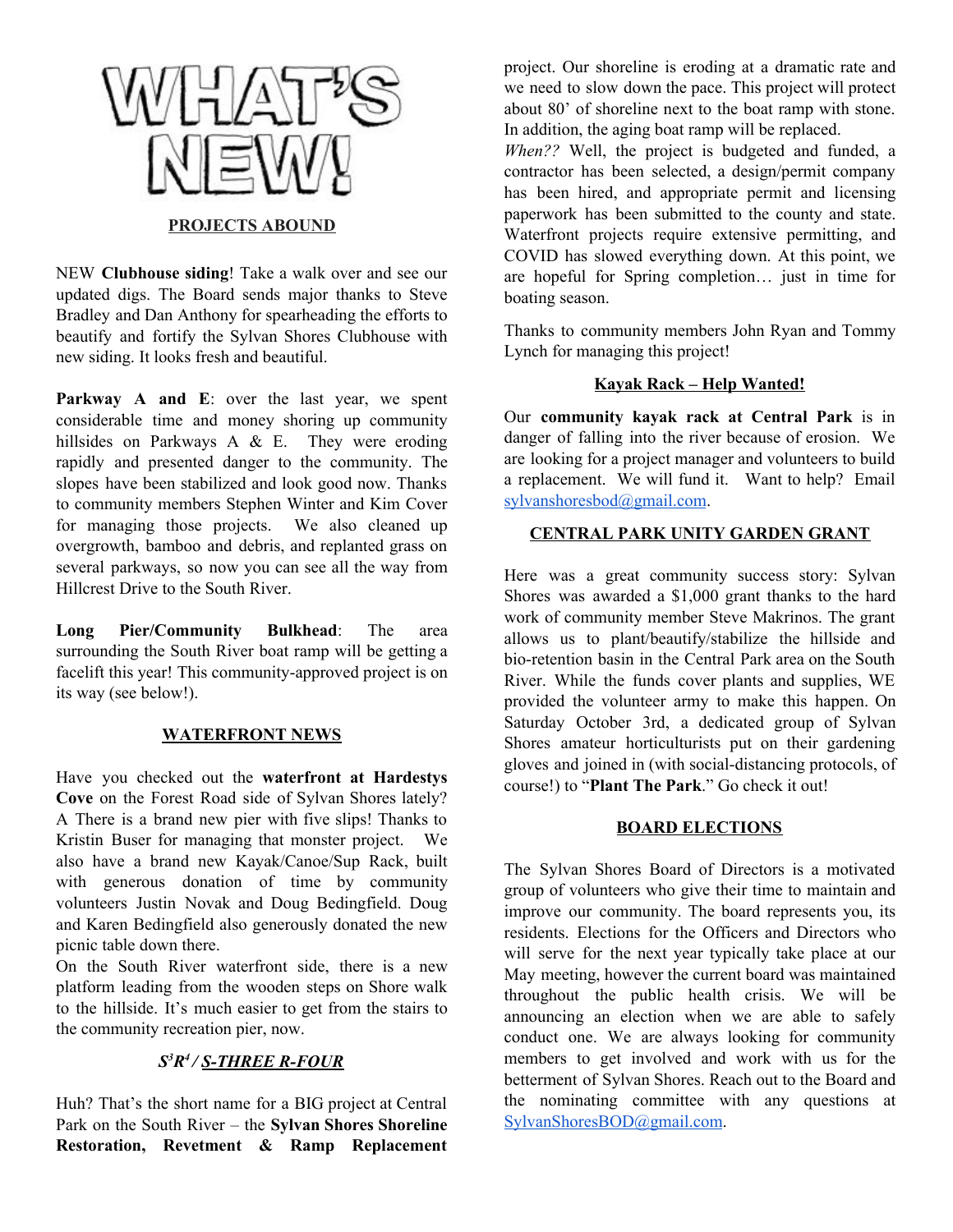

### **MOSQUITO SPRAYING**

# **Update from the Maryland Department of Agriculture**

 $\Box$  Due to COVID-19, State of Maryland agencies are under a hiring freeze. We therefore have a very limited field staff. We are able to perform very limited larviciding activities. In June we will begin our population and disease monitoring program. Unless the hiring freeze is lifted, ULV fogging for adult mosquitoes will be limited to disease case response and exceptionally high population density of adults, to be determined on a case by case basis.

 Your Community's assigned fog night is: **Monday**-Your community will only ever be fogged on Monday nights during the 2020 season, except possibly in case of disease response

 $\Box$  Fogging can occur anytime between 7:00 PM and 2:30 AM

· The fog program will begin on June 3.

· Fogging will not begin until the community has been notified and we have received the Community Notification Verification Form

· October 6 is the estimated last day of fogging for 2020

 $\Box$  Residents who do not wish their property to be fogged may file an exemption. The exemption policy and form can be found on our website: https://mda.maryland.gov/plants-pests/Pages/default.as px

 $\Box$  Please stay indoors while fogging operations are being conducted

□ For Further information:

- http://mda.maryland.gov/plants-pests/pages/mos quito\_control.aspx
- $m$ osquito.control@maryland.gov
- 410-841-5870, mosquito.control@maryland.gov

For information on the products used: http://mda.maryland.gov/plants-pests/Pages/mc\_produc t\_labels\_material\_safety\_data\_sheets.aspx

#### **KEEP IN TOUCH!**

Have you joined our community email list? From time-to-time, the board will send an email out to the community with important information, meeting announcements, agenda, and more. In the last few months, we've sent meeting minutes, community yard sale information, and a mosquito spray announcement. If you'd like to be added to this list, please email the board and let us know.

Is there something you would like to see more of on our website, Facebook page, or in this newsletter? As always, you can reach out to the Sylvan Shores Board email with your ideas and contributions.



#### **THANK YOUS!**

A neighbor, who wishes to remain anonymous, took it upon themselves to take down the blue heron at the front of the neighborhood and give it a fresh coat of paint. It looks beautiful! Make sure to take a look the next time you pass by. Thank you anonymous neighbor!

Chris Mocella, one of our board members, created a beautiful map of the neighborhood (next page). Take a look at his rendering, which includes important neighborhood assets. Take it along for your next walk around the neighborhood and check everything out. Thank you Chris!

Thank<br>You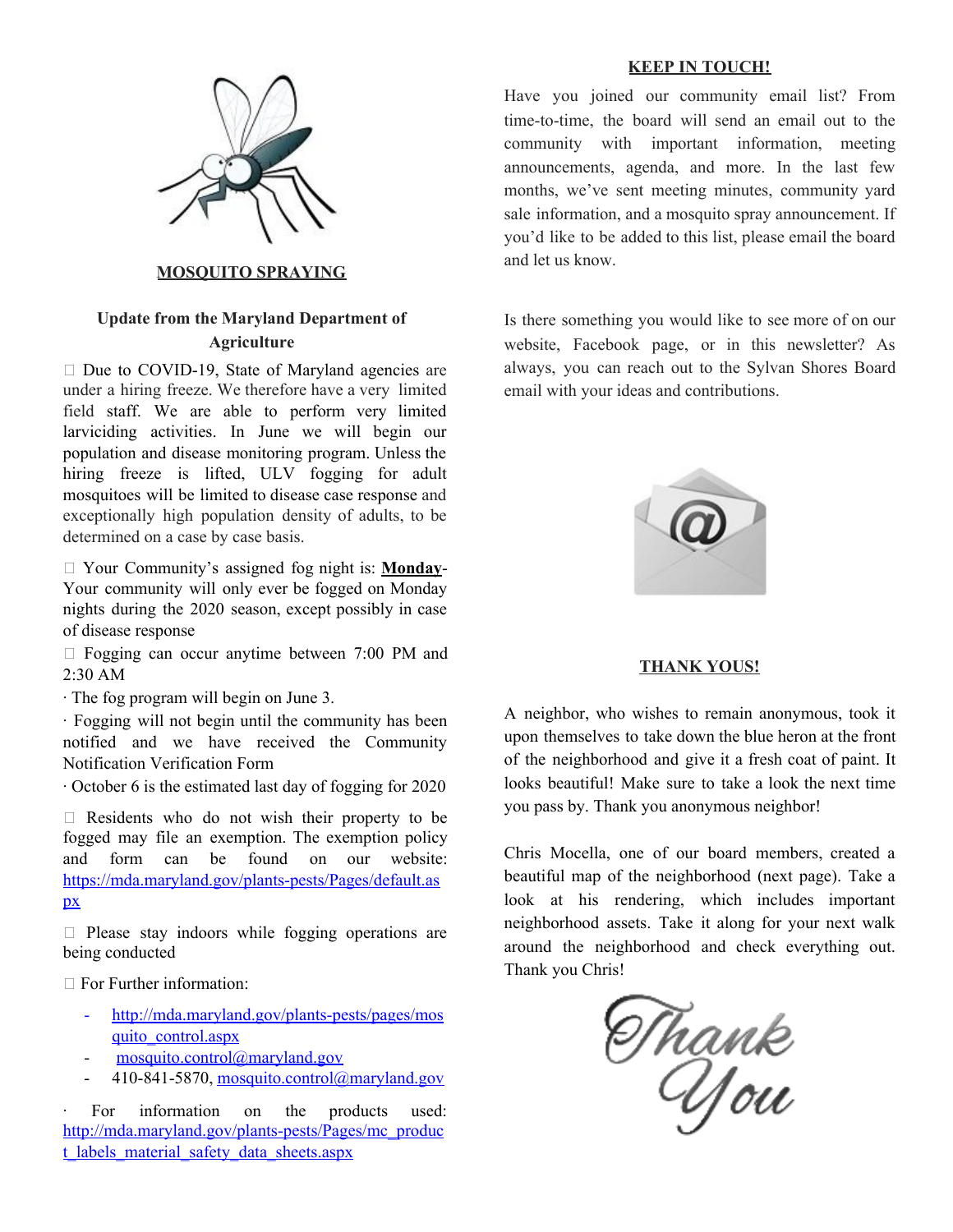